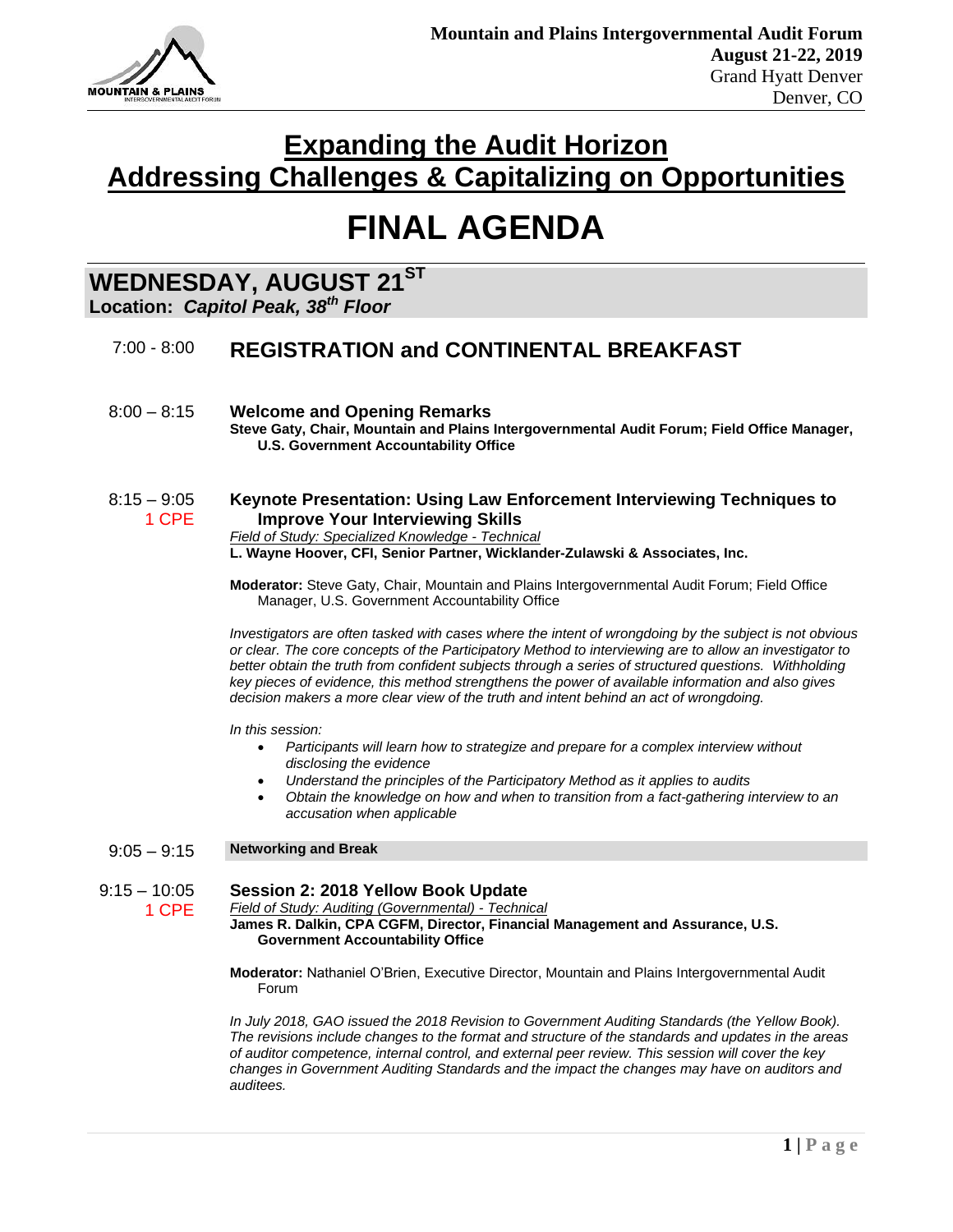

1.5 CPE

## **Expanding the Audit Horizon Addressing Challenges & Capitalizing on Opportunities**

# **FINAL AGENDA**

| $10:05 - 10:15$ | <b>Networking and Break</b> |
|-----------------|-----------------------------|
|-----------------|-----------------------------|

#### $10:15 - 11:40$ **Session 3: Ethics and Civility**

*Field of Study: Behavioral Ethics – Non-technical* **Mark Quiner, Director, Center for Ethics in Government, National Conference of State Legislatures**

**Moderator:** Dana Berry, Legislative Performance Auditor, Colorado Office of the State Auditor

*In this session, participants will learn:*

- *What ethical values are important to you and what will guide you in your decision-making process?*
- *How your values influence your job and actions.*
- *Practice using your values to guiding you in the decision-making process through interaction, group discussion, and personal reflection.*
- *The importance of civility today and the impact civil behavior can have.*

### 11:40 – 12:40 **LUNCH Location: Capitol Peak Foyer**

 $12:40 - 1:30$ 1 CPE **Session 4: Scoping and Determining Objectives** *Field of Study: Auditing (Governmental) - Technical* **Matt Etzel, Principal Auditor, Kansas State Legislative Division of Post Audit Lisa Collier, First Assistant State Auditor, Texas State Auditor's Office**

**Jackie Rowland, Assistant City Auditor, City of Colorado Springs**

**Moderator:** Laura Russell, Senior Legislative Performance Auditor, Colorado Office of the State Auditor

*In this session:*

- *Participants will discuss how audit assignments affect the scope and audit objective process*
- *Provide real life examples of strategies used to determine what an audit will evaluate and include in the scope*
- *Understand how different audit shops are achieving success in their audit scope and objective process*

### 1:30 – 1:40 **Networking and Break**

 $1:40 - 2:30$ 1 CPE **Session 5: Auditing Agreements Between Public and Private Entities: Challenges and Considerations for an Evolving Audit Environment**

*Field of Study: Auditing (Governmental) - Technical* **Sonia Montano, Audit Supervisor, City and County of Denver Auditor's Office Kharis Eppstein, Audit Supervisor, City and County of Denver Auditor's Office Amy Barnes, Lead Auditor, City and County of Denver Auditor's Office**

**Moderator:** Dawn Wiseman, Audit Director, City and County of Denver Auditor's Office.

*This session will discuss the relationships between private entities and local government and the challenges associated with auditing contractual agreements when there is a misalignment in practices, goals, and transparency. After this session, attendees with be able to:*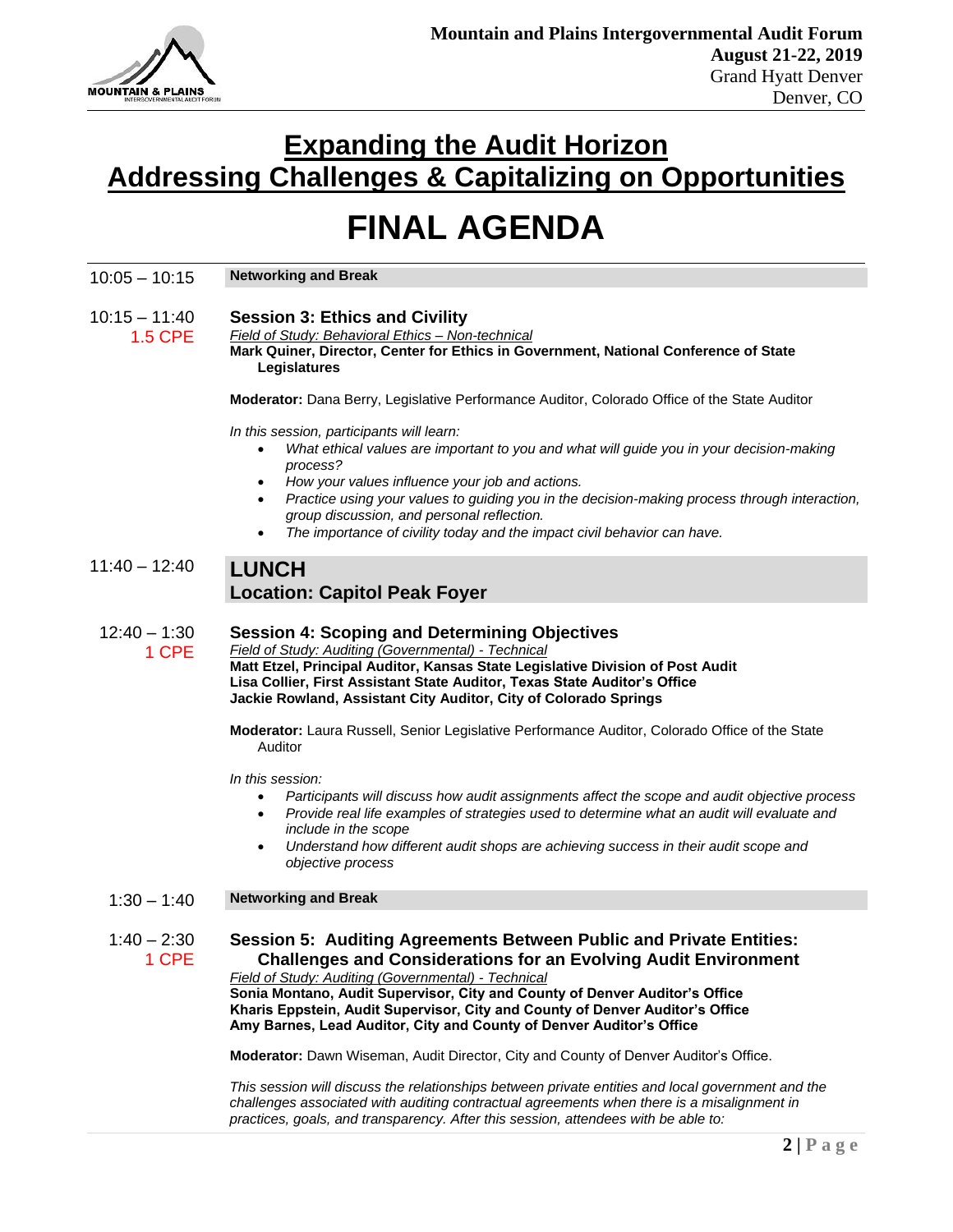

# **FINAL AGENDA**

- *Understand risks associated with contractual agreements between private entities and local governments*
- *Recognize the point in an audit when you have an audit impairment and should report on current findings, which may include the impairment*
- *Identify when certain contractual arrangements may lead to similar audit limitations*

### 2:30 – 2:40 **Networking and Break**

1 CPE

#### $2:40 - 3:30$ **Session 6: Risk Assessment**

*Field of Study: Auditing (Governmental) – Technical* **Grant Simmons, Assistant Director, Financial Management and Assurance, U.S. Government Accountability Office**

**Moderator:** Michael Hansen, Auditing Manager, School Finance, Wyoming Department of Audit

*In this session:*

- *Auditors will learn how to identify relevant and significant risks during the planning phase of the performance audit*
- *Understand how to determine if internal controls are significant*

### 3:30 – 3:40 **Networking and Break**

 $3:40 - 4:30$ 1 CPE **Session 7: Preventing and Detecting Fraud: A Law Enforcement Perspective** *Field of Study: Auditing (Governmental) - Technical* **Christina McCardell, Special Agent, U.S. Department of Energy Office of Inspector General Erik Halvorson, Special Agent, U.S. Department of Energy Office of Inspector General**

> **Moderator:** Matthew Noll, Management and Program Analyst, U.S. Department of Homeland Security Office of Inspector General

*In this session***:** 

- *Participants will learn about the efforts of the U.S. Department of Energy's Office of Inspector General to combat fraud.*
- *Participants will gain an understanding of the role human intelligence gathering, analytics, trend analysis, and collaborative inter-agency cooperation plays in fraud detection and prevention.*
- *The speakers will also share case examples which will be used to illustrate the learning objectives listed above and provide real world context in their use.*

4:30 – 4:35 **Day 1 Closing Remarks Steve Gaty, Chair, Mountain and Plains Intergovernmental Audit Forum; Field Office Manager, U.S. Government Accountability Office**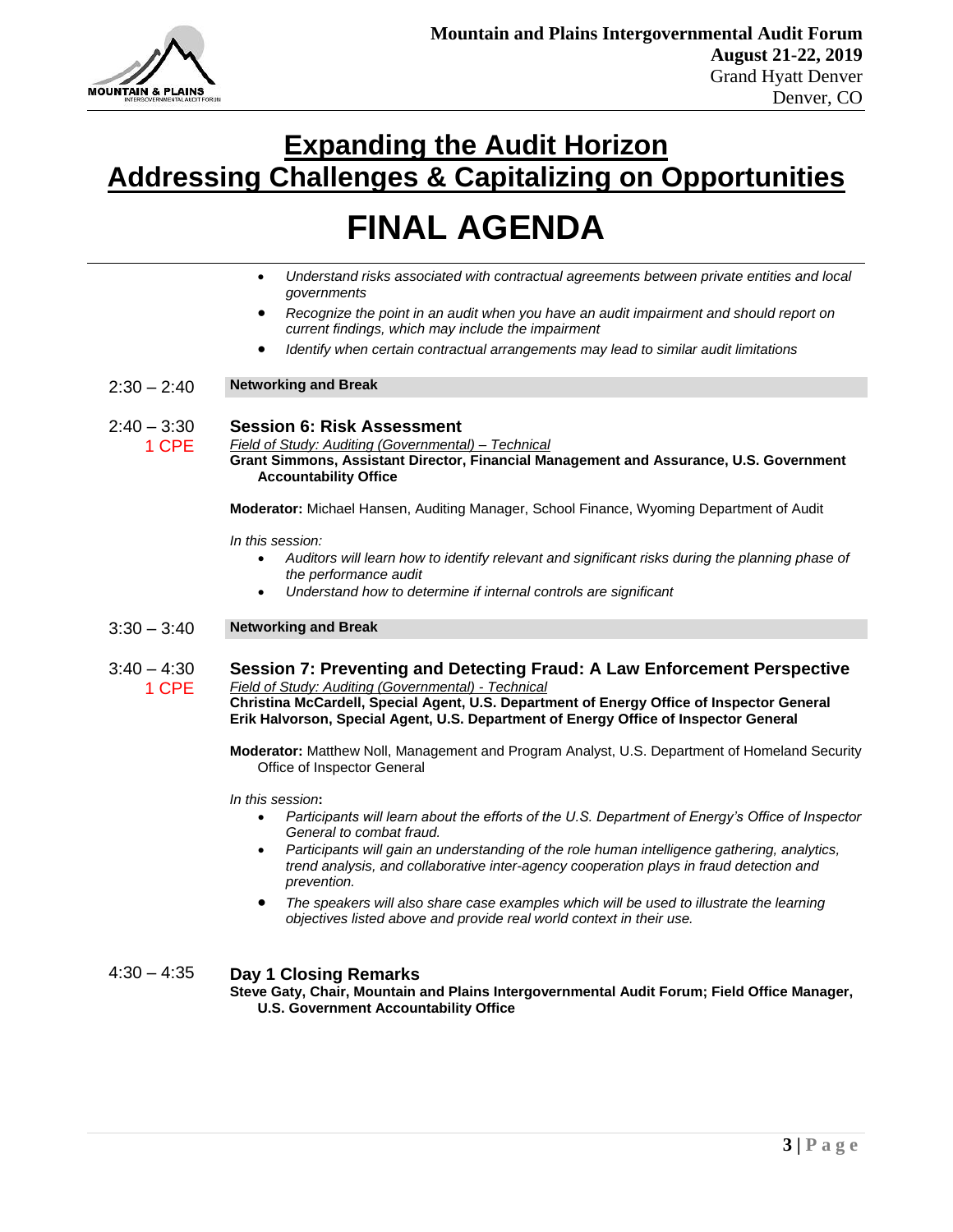

# **FINAL AGENDA**

### **THURSDAY, AUGUST 22ND**

### **Location:** *Capitol Peak, 38th Floor*

### 7:15 - 8:15 **CONTINENTAL BREAKFAST**

 $8:15 - 9:30$ 1.5 CPE **Session 8: What We Learned - Key Takeaways from the 2018 Ransomware Attack on Colorado Department of Transportation** *Field of Study: Information Technology - Technical*

**Deborah Blyth, Chief Information Security Officer, State of Colorado Mike Willis, Director, Colorado Division of Homeland Security and Emergency Management**

**Moderator:** Michelle Colin, Senior Legislative Audit Manager, Colorado Office of the State Auditor

*This session will discuss the challenges the State of Colorado and Colorado Department of Transportation (CDOT) faced when CDOT experienced a SamSam ransomware attack in 2018. In this session, attendees will learn about:* 

- 1. *The event and its impact on CDOT's business operations, which were crippled for an entire month.*
- 2. *How Colorado became the first state in the nation to declare a state of emergency based on a cybersecurity event.*
- 3. *How the State of Colorado used partnerships to help restore CDOT's business operations, and the challenges faced and lessons learned from the event.*
- 9:30 9:40 **Networking and Break**

#### $9:40 - 10:30$ 1 CPE **Session 9: Crucial Conversations** *Field of Study: Personal Development – Non-technical* **Heather Hubbard, Lead Auditor, U.S Department of Homeland Security Office of Inspector General**

**Moderator:** Kevin Roths, Auditor, U.S Department of Homeland Security Office of Inspector General

*In this session:*

- *1. Participants will learn how to identify crucial conversations both before they happen and while they are happening.*
- *2. Participants will gain an understanding of why we handle crucial conversations poorly, why it matters if we handle them well, and how these conversations foster accountability.*
- *3. Finally, participants will be provided tools to handle crucial conversations better.*

### 10:30 – 10:40 **Networking and Break**

 $10:40 - 11:30$ 

1 CPE **Session 10: Jail Safety: Using Mixed Methods to Audit A Changing Environment**

*Field of Study: Auditing (Governmental – Technical)*

**Samuel Gallaher, Audit Analytics Supervisor and Methodologist, City and County of Denver Auditor's Office**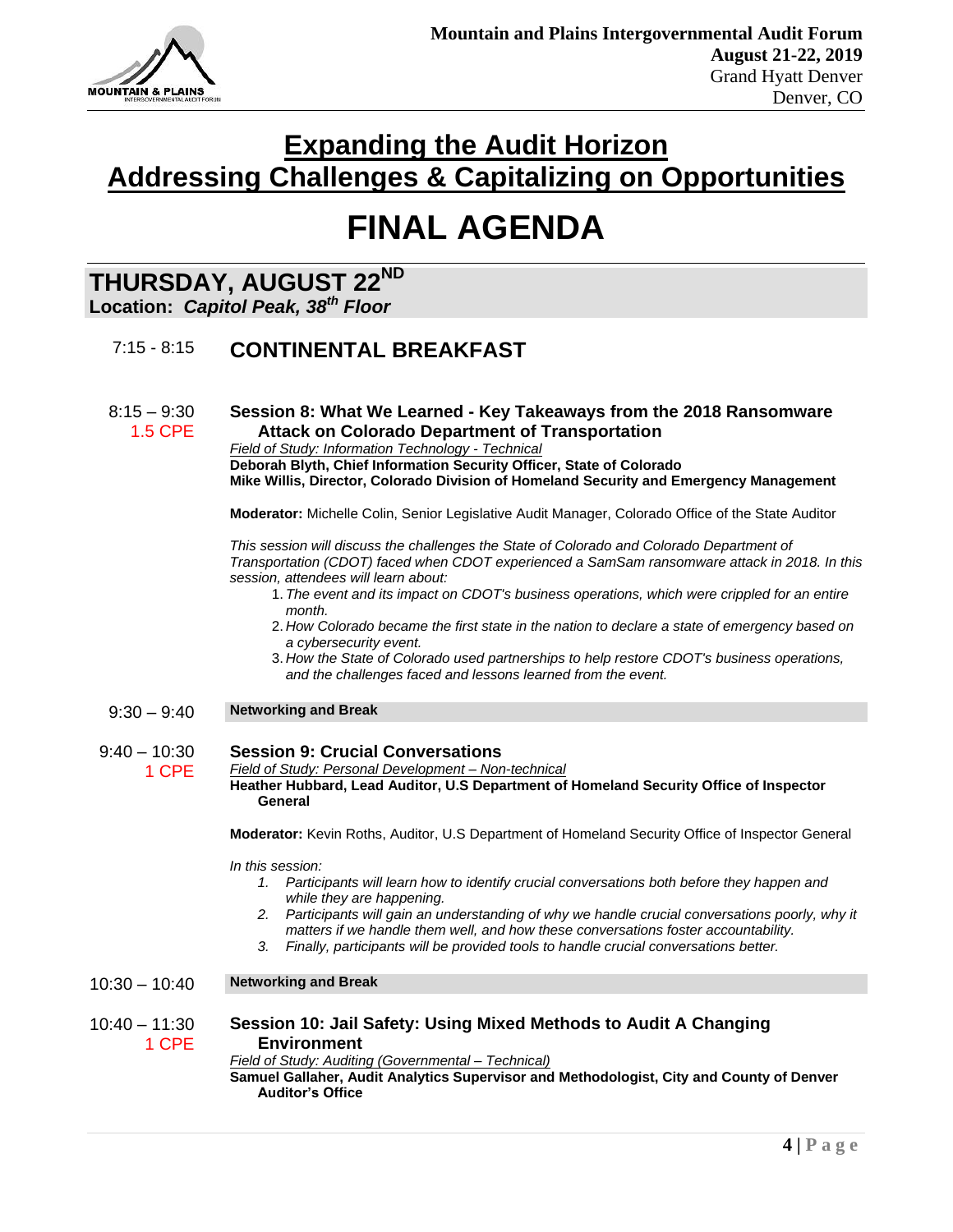

# **FINAL AGENDA**

**Darrell Finke, Senior Auditor, City and County of Denver's Auditor's Office Robert Perischitte, Senior Data Analytics Auditor, City and County of Denver Auditor's Office**

**Moderator:** Katja Freeman, Audit Director, City and County of Denver Auditor's Office

*This session will discuss challenges and opportunities associated with audited organizations undergoing change management, particularly in the context of law enforcement and corrections. After this session, attendees will understand techniques for overcoming these challenges, including:*

- *Using a mixed research-methods approach to identify risk,*
- *Exploring the use of third-party information systems to address data limitations, and*
- *Leveraging technology to address technical challenges and gain efficiencies.*

### 11:30 – 12:30 **Lunch Location: Capitol Peak Foyer**

12:30– 1:20 1 CPE **Session 11: Blockchain Technology – An Introduction for Auditors**  *Field of Study: Specialized Knowledge – Technical* **Lawrance Evans, Managing Director, Financial Markets and Community Investment, U.S. Government Accountability Office**

**David Pope, Director, Wyoming Blockchain Coalition**

**Moderator:** Justin Chavez, Public Funds Administrator, Wyoming Department of Audit

*Blockchain is an emerging technology that has the potential to change how information is shared and digital transactions are completed. As blockchain becomes more prevalent across different sectors, questions like what is blockchain and how does it affect me become more frequent. In this presentation, participants will:*

- *gain a basic understanding of blockchain technology, the benefits and challenges of blockchain, industries using blockchain, and how it is being regulated by the federal and state government,*
- *learn how GAO has looked at blockchain technology and federal regulators concerns with the evolving technology, and*
- *hear the potential ways blockchain technology may appear in audits, and how it may change auditors ability to collect and analyze data.*
- 1:20 1:30 **Networking and Break**

#### $1:30 - 2:55$ 1.5 CPE **Session 12: Modernizing our Message: Effectively Communicating Audit Findings**

*Field of Study: Communications and Marketing – Non-technical*

**Stephanie Logan, Senior Public Affairs Specialist, Department of Justice Office of Inspector General**

### **Matt Etzel, Principal Auditor, Kansas State Legislative Division of Post Audit**

**Moderator:** Sarah Grider, Legislative Performance Auditor, Colorado Office of the State Auditor

*In this session:*

- *Participants will learn about methods and strategies to effectively communicate audit findings within reports, as well as using social media, multimedia, and other media.*
- *Speakers will discuss ways to streamline audit report content to better communicate findings to stakeholders.*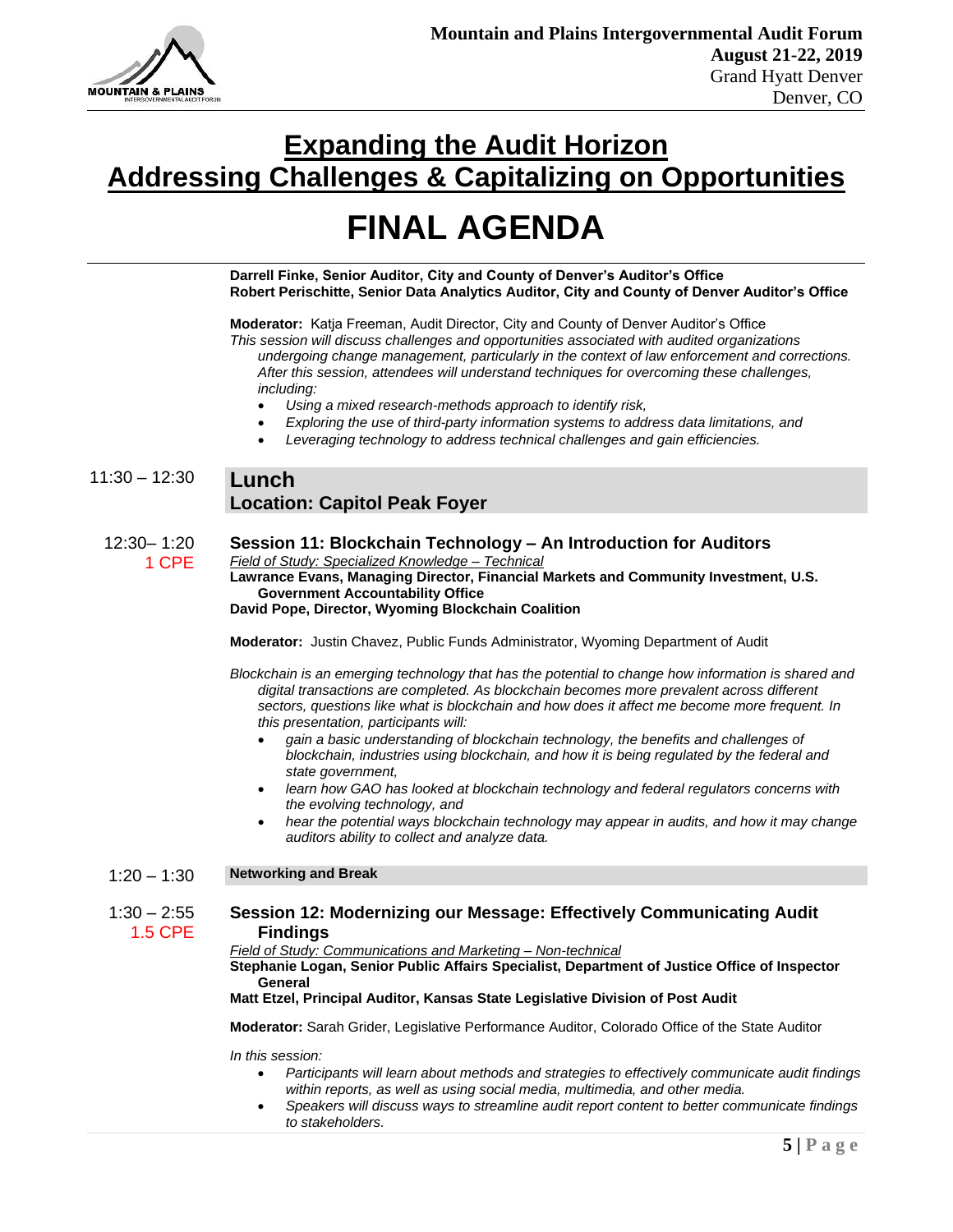

# **FINAL AGENDA**

- *Speakers will also discuss the staff and resource benefits from a more efficient writing process.*
- *Finally, speakers will discuss successful techniques to engage your audience beyond the audit report, including through photos, videos, podcasts, social media, and other media.*

### 2:55 – 3:05 **Networking and Break**

#### $3:05 - 3:55$ 1 CPE **Session 13: Speed of Trust** *Field of Study: Personal Development – Non-technical*

**Sean Pettersen, Director, U.S. Department of Homeland Security Office of Inspector General**

**Moderator:** Priscilla Cast, Management and Program Analyst, U.S. Department of Homeland Security Office of Inspector General

*In this session:* 

- *Participants will learn how trust impacts lasting success; that trust is not a "nice-to-have" softskill, but a hard-edged economic driver that is quantifiable; and explore how trust affects the quality of every relationship, every communication, and every work project.*
- *Participants will also gain an understanding of the universal behaviors and environments that either increase or decrease trust and how these impact outcomes, effectiveness, and even your health.*
- *"Trust is the secret to effective leadership. If you are not trustworthy, or do not trust others, your relationships will suffer; you will experience mediocre results; and increase your costs. It's that simple. That predicable. That certain." – Sean R. Pettersen*
- *The speaker will also share his experiences of trust in the U.S. Marine Corps, the workplace, and in life.*

### 3:55 – 4:05 **Closing Remarks**

**Steve Gaty, Chair, Mountain and Plains Intergovernmental Audit Forum; Field Office Manager, U.S. Government Accountability Office**